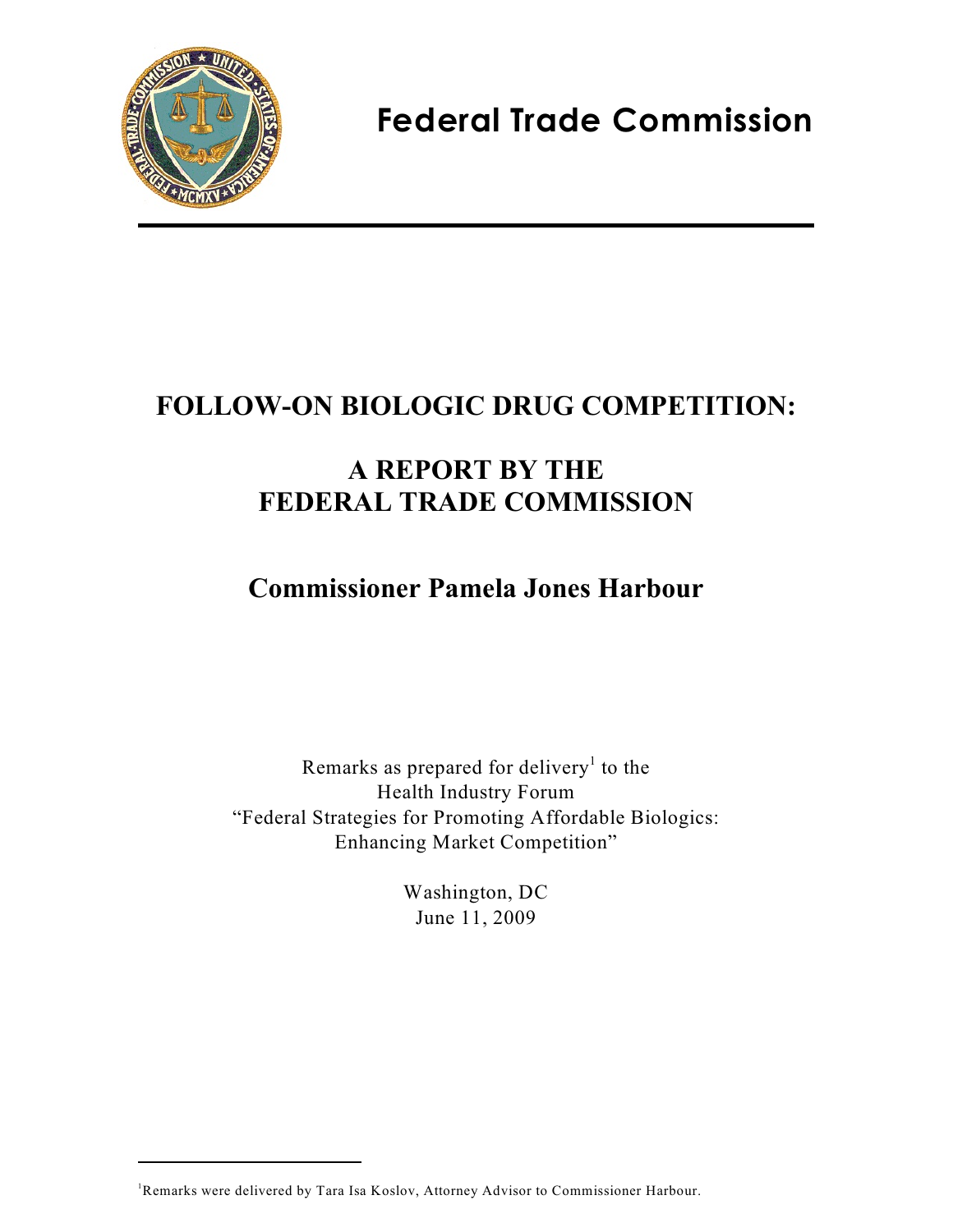#### **I. INTRODUCTION**

Thank you for your kind introduction, and for inviting me to participate in this conference. I am pleased to have the opportunity to provide an overview of the Commission's hot-off-thepresses report on follow-on biologic ("FOB") drug competition,<sup>2</sup> which I am sure has been "required reading" for everyone in this room over the last 26 hours or so.

Unfortunately, I was unable to join you for this morning's sessions. I could not be here because, as most of you probably know, you are not the only audience who wanted to hear about the report today. I literally just raced over here from the Hill, where I was testifying on the Commission's behalf, on the same exact topic, before the Subcommittee on Health of the House Committee on Energy and Commerce.<sup>3</sup>

A primary goal of the Commission's report is to examine how competition is likely to evolve in biologics markets – in particular, between pioneer biologics and FOBs. The report sets forth our findings regarding the competitive dynamics of FOBs. We expect that the report will trigger a great deal of discussion, and we look forward to engaging in that process. In addition, we certainly hope that our recommendations will inform the legislative debate. We had a very large audience at this morning's hearing, so I feel comfortable in speculating that our report has attracted their attention.

I do want to emphasize that the report does not address any specific bills. The Commission recognizes that legislators are balancing many worthy objectives, as they seek to craft an FOB solution that best protects the public interest. Each bill may weigh those objectives differently. The Commission has limited its recommendations to competition issues, which are our core area of expertise. We believe, of course, that this competition perspective is of critical importance in the FOB debate – which is why we are grateful that legislators continue to offer us a seat at the table.

I will begin with a spoiler, telling you what I believe to be the fundamental premise of the Commission's report: that competition between pioneer biologics and FOBs is likely to look much more like current competition between two or more branded drugs that treat the same medical condition, and less like current competition between branded and generic versions of a drug. In my remarks today, I will explain why the Commission reached this conclusion, and identify some implications for any legislation that seeks to create an abbreviated regulatory approval pathway for FOBs. To provide some context, I will also highlight a few key defining characteristics of the biologics marketplace, as identified in the report.

FEDERAL TRADE COMMISSION, EMERGING HEALTH CARE ISSUES: FOLLOW-ON BIOLOGIC DRUG <sup>2</sup> COMPETITION: A FEDERAL TRADE COMMISSION REPORT (June 2009) [hereinafter FOB REPORT], *available at* <http://www.ftc.gov/os/2009/06/P083901biologicsreport.pdf>; *see also* FTC News Release, *FTC Releases Report on "Follow-on Biologic Drug Competition"* (June 10, 2009), *available at* <http://www.ftc.gov/opa/2009/06/biologics.shtm>.

<sup>&</sup>lt;sup>3</sup> Emerging Health Care Issues: Follow-on Biologic Drug Competition, Hearing Before the Subcommittee on *Health of the House Committee on Energy and Commerce*, 111<sup>th</sup> Congress (June 11, 2009), *available at* [http://energycommerce.house.gov/index.php?option=com\\_content&view=article&id=1663:energy-and-com](http://energycommerce.house.gov/index.php?option=com_content&view=article&id=1663:energy-and-commerce-subcommittee-hearing-on-biologic-drug-competition&catid=132:subcommittee-on-health&Itemid=72) [merce-subcommittee-hearing-on-biologic-drug-competition&catid=132:subcommittee-on-health&Itemid=7](http://energycommerce.house.gov/index.php?option=com_content&view=article&id=1663:energy-and-commerce-subcommittee-hearing-on-biologic-drug-competition&catid=132:subcommittee-on-health&Itemid=72) [2](http://energycommerce.house.gov/index.php?option=com_content&view=article&id=1663:energy-and-commerce-subcommittee-hearing-on-biologic-drug-competition&catid=132:subcommittee-on-health&Itemid=72).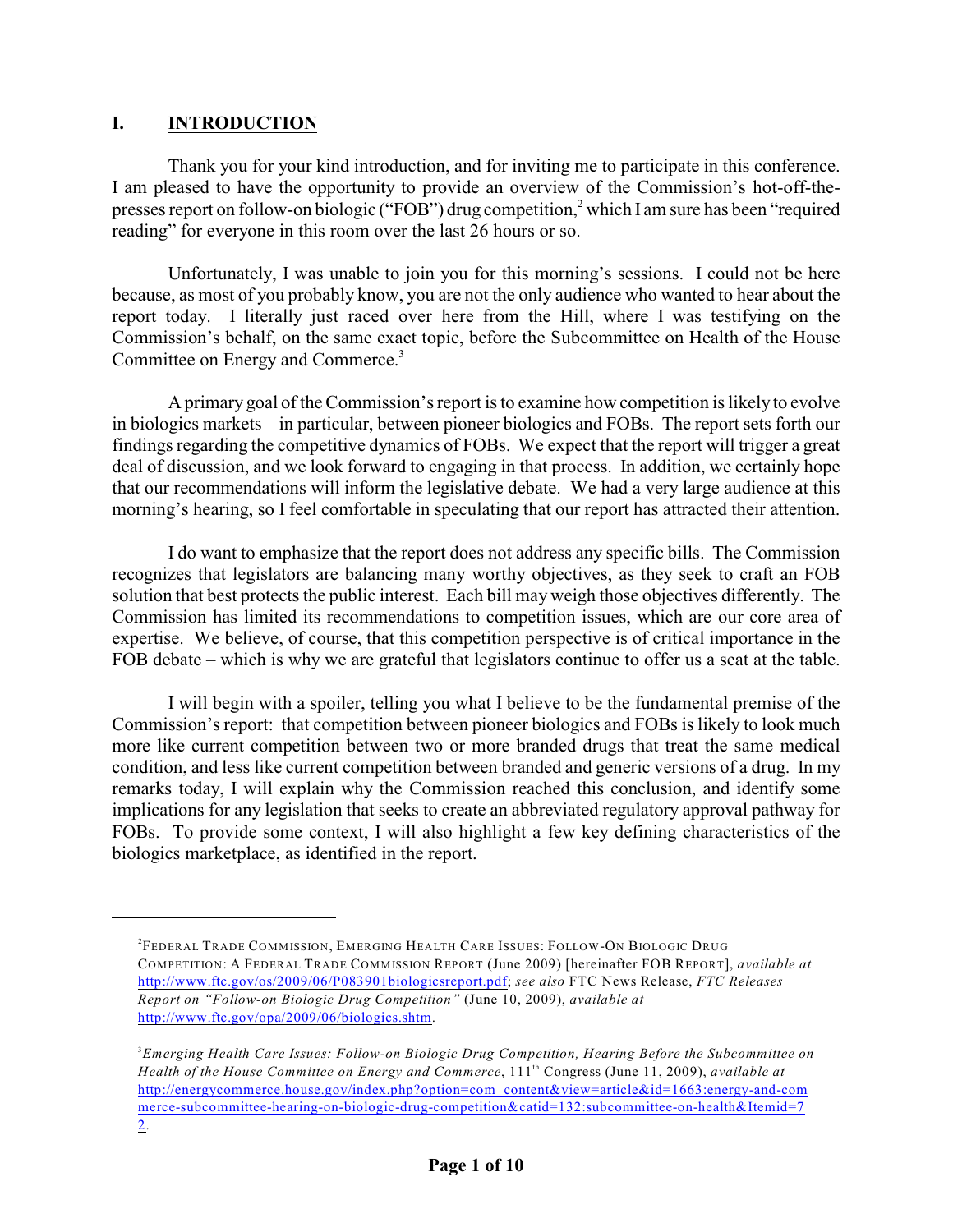#### **II. THE COMMISSION'S INVOLVEMENT IN THE FOB DEBATE**

But before I launch into the report, and by way of background, I want to share a brief overview of the Commission's involvement in the FOB debate, leading up to the issuance of this report.

I first spoke publicly about biosimilars in June 2007.<sup>4</sup> (I believe I was the first person from the FTC to do so.) My audience was a group of lawyers who specialize in issues at the intersection of antitrust and intellectual property. Back then, I predicted that biosimilars would become a "hot topic" – and I announced that I wanted to see the Commission get more involved in the debate.

I was up-front about my agenda. First, I wanted to ensure that the dialogue on FOBs would include a principled and rigorous analysis of competition dynamics, especially from the consumer perspective. Second, I wanted to ensure that the FTC would be an integral part of the dialogue, given our expertise in generic drug competition, as well as our excellent relationship with other regulatory agencies and legislators who focus on drug issues. My staff and I reiterated similar themes in several subsequent speeches; I'm sure many of you were in the audience for at least one of them.

In April 2008, the Chairman and Ranking Member of the House Subcommittee on Health sent a letter and multiple pages of questions to 35 organizations, to solicit their views on biosimilars and to inform the development of legislation.<sup>5</sup> I was pleased that the Commission was included on the list of stakeholders. This outreach from the Hill provided an excellent mechanism for the Commission to share some of its expertise. Thanks to our talented staff, who had been tracking these issues for quite awhile, the Commission was poised to provide some preliminary thoughts.

We did so in a ten-page letter<sup>6</sup> focused primarily on one specific question posed by the Subcommittee: "What lessons can we learn from the Hatch-Waxman Act, and apply towards Congress's discussion about [follow-on biologics]?" Our letter endorsed the concept of an abbreviated approval process for FOBs. The letter also urged Congress to take care to avoid "unintended consequences" that might severely limit or eliminate the procompetitive benefits of biosimilars legislation.

<sup>&</sup>lt;sup>4</sup>Pamela Jones Harbour, Commissioner, Federal Trade Commission, The Competitive Implications of Generic Biologics, Remarks at the Intellectual Property Antitrust Conference of the Sections of Antitrust and Intellectual Property Law, American Bar Association (June 14, 2007), *available at* <http://www.ftc.gov/speeches/harbour/070614genbio.pdf>.

<sup>&</sup>lt;sup>5</sup> Letter from Frank Pallone, Jr., Chairman, & Nathan Deal, Ranking Member, Subcommittee on Health, Committee on Energy & Commerce, U.S. House of Representatives, to 35 groups (including Federal Trade Commission) (Apr. 3, 2008), *available at* [http://energycommerce.house.gov/Press\\_110/110](http://energycommerce.house.gov/Press_110/110-ltr.040308.list.Biologic%20ltr.pdf) [ltr.040308.list.Biologic%20ltr.pdf](http://energycommerce.house.gov/Press_110/110-ltr.040308.list.Biologic%20ltr.pdf).

<sup>&</sup>lt;sup>6</sup> Letter from C. Landis Plummer, Acting Secretary, by direction of the Federal Trade Commission, to Frank Pallone, Jr., Chairman, Subcommittee on Health, Committee on Energy & Commerce, U.S. House of Representatives (May 2, 2008), *available at* [http://energycommerce.house.gov/Press\\_110/110-ltr.050208.respto040308.FTC.pdf](http://energycommerce.house.gov/Press_110/110-ltr.050208.respto040308.FTC.pdf).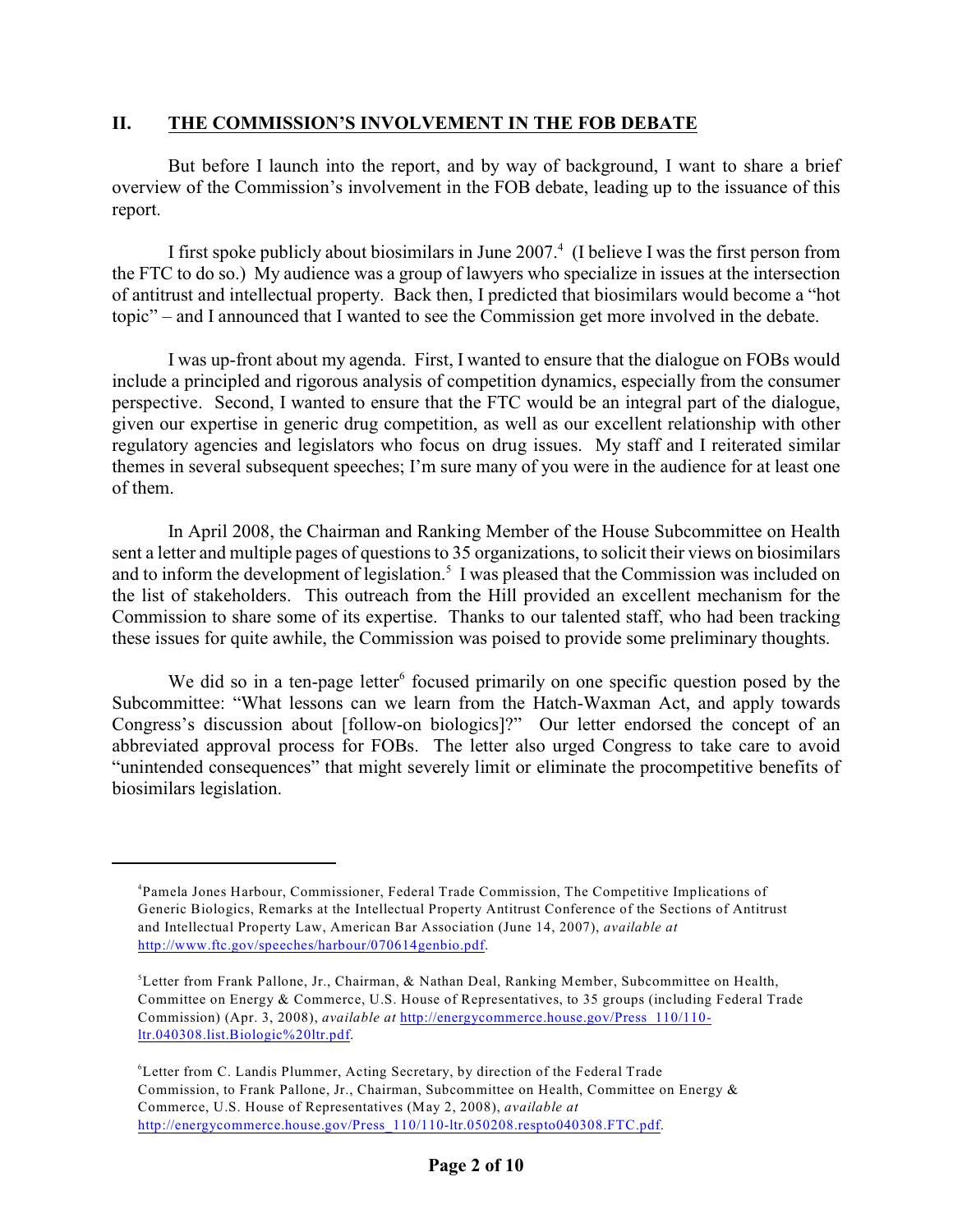Research and scholarship are an important part of the Commission's mission. And so, a few weeks after submitting our letter to the House Subcommittee, the Commission published a Federal Register notice to solicit public comments and to announce its November 2008 public workshop on FOB competition issues.<sup>7</sup>

Given my history with FOB issues over the last couple of years, I must admit, I am quite gratified that the Commission has become so involved in the FOB discussion. Even more gratifying, competition dynamics have become a central focus of that discussion. Ithank our talented FTC staff for their efforts in getting us to this point. From a procedural perspective, I view it as a victory for Commission advocacy whenever competition issues rise to the top of the agenda, because I believe so fervently that competition is one of the best ways to protect the interests of American consumers.

#### **III. KEY CHARACTERISTICS OF THE BIOLOGICS MARKETPLACE**

Let me now set the stage for a discussion of the Commission's substantive conclusions regarding the future of FOB competition. I will highlight some important characteristics of the biologics marketplace, as they are outlined in the report itself.<sup>8</sup> These characteristics will be familiar to this audience – steeped, as you are, in the FOB debate. But I thought you might find it illuminating to see which facts we antitrust lawyers pluck out as relevant to our competition analysis.

We start from the most basic of facts: as you know, the emergence of biologic drugs has dramatically improved the lives of thousands of Americans over the past few decades. These therapies offer improved treatment options and quality of life, and reduce suffering. Often, they save lives. Biologics reflect some of the best of what modern science and technology contribute to our civilization.

These benefits, however, come at a huge cost. Unlike traditional "small molecule" drugs, biologics cannot be chemically synthesized in a laboratory. Biologics are "large molecule" proteinbased drugs, derived from living cells, often through complex and expensive recombinant DNA processes. They are manufactured in sophisticated production facilities, and they reflect extensive investments in research and development.

Biologics, therefore, are expensive treatment options. I'm sure each of you has your own set of facts and figures on the tip of your tongue. Here are two examples I shared with the House Subcommittee this morning, taken from the report. The biologic Herceptin is used to treat breast cancer, and an annual course of treatment costs about \$48,000. Annual treatment for rheumatoid arthritis with Remicade, another biologic, can cost approximately \$20,000.

FTC News Release, *FTC Announces Workshop and Roundtable on Emerging Health Care Competition and* <sup>7</sup> *Consumer Protection Issues* (Aug. 27, 2008); Fed. Trade Comm'n, Public Workshops and Roundtables: Emerging Health Care Competition and Consumer Issues, Notice of Public Workshops and Roundtables and Opportunity for Comment, 73 Fed. Reg. 51479 (Sept. 3, 2008), both *available at* <http://www.ftc.gov/opa/2008/08/hcissues.shtm>.

<sup>&</sup>lt;sup>8</sup>The remainder of these remarks closely track the FOB REPORT, *supra* note 2. Reference is made to citations included within the report itself.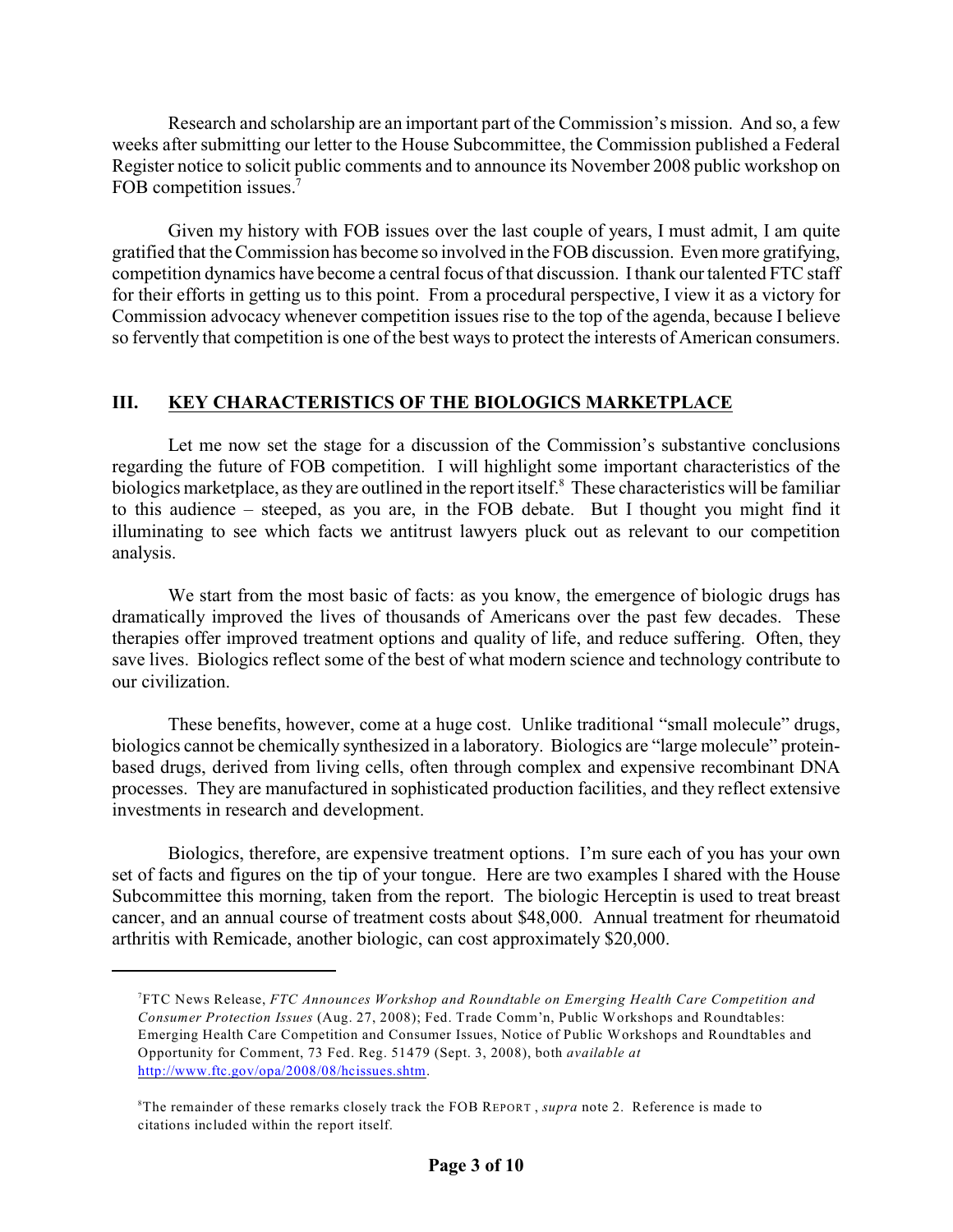As we all know, one way to reduce the costs of biologics would be to authorize the Food and Drug Administration ("FDA") to permit follow-on biologics, or FOBs, to enter the market once a biologic drug's patents expire. Currently, an FOB applicant must replicate all of the tests to generate a complete set of data about a biologic drug's safety and efficacy, even where some of the prior knowledge about the pioneer biologic would also be relevant to the FOB. There is no statutory or regulatory pathway to allow abbreviated FOB entry without the FOB applicant having to duplicate the existing knowledge. This duplication represents an inefficient use of limited research and development ("R&D") resources.

Also, as the FDA has explained, repeating all of the clinical trials raises ethical concerns associated with unnecessary human testing. Of course, these ethics issues are far beyond the scope of the Commission's competition concerns, so I mention them only in passing. But I must admit, as a government official charged with protecting the public interest, I cannot help but think about the human costs of subjecting very sick patients to unnecessary double-blind studies, where some patients inevitably will receive placebos, even when we know for a fact that these patients are being denied safe and effective treatments.

Elements of the Hatch-Waxman Act provide a model for reducing FOB entry costs and addressing ethical concerns. Hatch-Waxman – which applies to small-molecule generic drugs – does not require generic applicants to duplicate the clinical testing of branded drugs that already have been proven safe and effective. By reducing R&D costs, Hatch-Waxman enables generic firms to enter the market with lower-cost versions of branded drugs.

Hatch-Waxman has successfully reduced drug prices, broadened access, and hastened the pace of innovation. But in other important respects, the Hatch-Waxman model is not a perfect template for FOB legislation. According to the FDA, there are key scientific differences between biologic and small-molecule drug products. Most notably, under Hatch-Waxman, in asking the FDA to rely on existing safety and efficacy data, the generic applicant must show that its product is "bioequivalent" to the branded drug product. This has at least three important implications.

- First, a bioequivalence showing is much less expensive to achieve, compared to the full clinical testing required for approval of a pioneer branded drug product.
- Second, if the generic drug is deemed bioequivalent to the branded drug, it usually can be safely substituted for the branded drug, and will be as effective as the branded drug. This means that the branded and generic can, in theory, compete head-to-head in the marketplace.
- Third, because such substitution is possible, many states have laws that allow pharmacists to *automatically* substitute a generic for a branded drug, unless a doctor has indicated otherwise. This substitution mechanism ensures that the generic will gain market share at the brand's expense.

In stark contrast, biologic products cannot be perfectly duplicated – at least not based on current science and technology. Biologic products are so complex that even minor differences can trigger dangerous immune responses in a patient's body. Technology is not yet robust enough to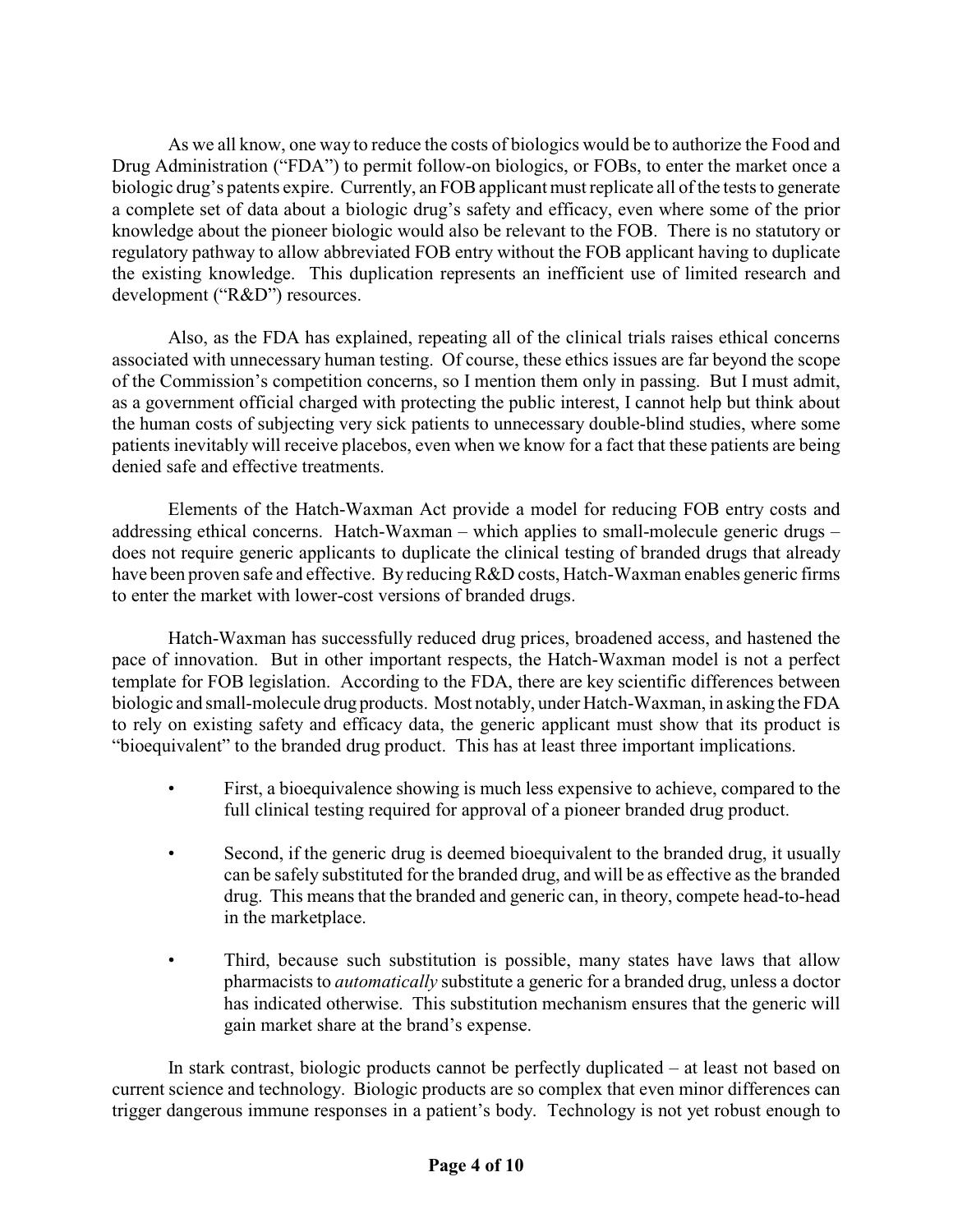determine whether an FOB product is "interchangeable" with the pioneer product. Due to the high risk of adverse effects, patients cannot switch freely between a pioneer biologic and an FOB.

Current FOB legislative proposals reflect the complexities of biologics. They would permit FDA approval of an FOB drug that is *similar* to, but not an exact replica of, the pioneer biologic product. Under these proposals, the FDA could rely on its previous findings regarding the pioneer biologic drug's safety and efficacy, to the extent those findings also would be relevant to the FOB. An FOB manufacturer likely would save on some clinical testing expenses, which would reduce entry costs. But the savings would not be nearly as great as if only a bioequivalence showing were required. Also, the savings likely would vary depending upon the complexity of the pioneer biologic drug.

#### **IV. THE COMMISSION'S STUDY OBJECTIVES**

With that background in mind, let me turn to the Commission's report. The purpose of our study was to evaluate how FOB competition is likely to develop and evolve, paying particularly close attention to the differences between small-molecule and biologic drugs.

The study was coordinated by an interdisciplinary FTC team that included not only pharmaceutical industry experts and competition policy specialists, but also patent lawyers and economists. I note this because the Commission is particularly proud of the breadth and talent of our expert in-house staff. In my view, whenever the Commission marshals these resources toward a common objective – such as in holding workshops and drafting reports – the results tend to be of very high quality. Even if you disagree with the FOB report's conclusions, I hope you will agree that the report represents high-caliber work.

As I mentioned earlier, as part of its inquiry, the Commission solicited two rounds of public comments, which attracted submissions from approximately 30 industry participants and other stakeholders. In November 2008, the Commission conducted a public roundtable discussion that included over 30 panelists. The Commission also has examined European markets where FOB entry has occurred.

Our inquiry has been guided by an overarching question: whether competition between a pioneer biologic and an FOB is likely to be similar to competition between a branded and generic small-molecule drug. The Hatch-Waxman Act included specific provisions that were tailored to the unique competitive dynamics of generic drug markets. It is the Commission's position that FOB legislation, likewise, should account for the unique competitive dynamics of FOB markets.

#### **V. THE COMMISSION'S FINDINGS REGARDING FOB COMPETITION**

As the report details, the Commission found that FOB competition is unlikely to be similar to generic drug competition. Rather, competition between a pioneer biologic and an FOB will look much more like competition between two branded small-molecule drugs.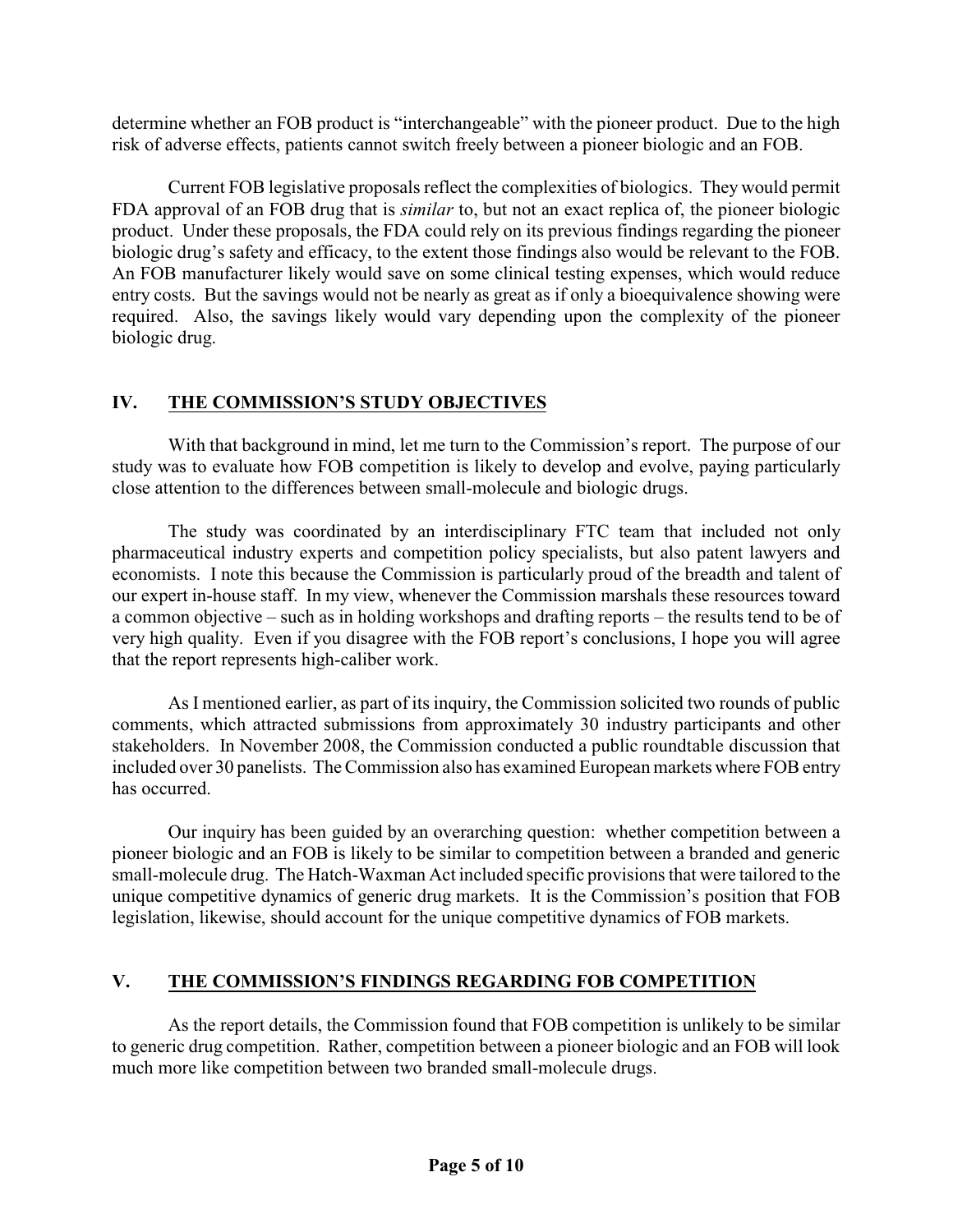In the interest of time, let me briefly summarize the four major reasons why FOB competition will not be like generic drug competition.

#### **A. Entry Costs and Time**

First is the extraordinary cost and time necessary to develop an FOB, which will sharply limit the number of competitors who can afford to enter, and also will limit the discounts the FOB can offer in relation to the pioneer price.

FOB products are likely to take eight to ten years to develop, and their development likely will cost between \$100 and \$200 million each. In contrast, small-molecule generic drugs typically take three to five years to develop, with product development costs of between \$1 and \$5 million. In addition, it is expected to cost between \$250 million to \$1 billion to build a new biologic manufacturing plant.

#### **B. Pioneer Will Retain Significant Market Share**

Second, follow-on entry will not radically erode the pioneer's market share. In the smallmolecule space, when lower-cost interchangeable generics enter, the branded firm soon loses most of its share as patients switch to generics. But in biologics, a pioneer is likely to retain significant market share after FOB entry, largely due to the pioneer's first-mover advantage, the lack of interchangeability, no automatic substitution, and a smaller price discount.

In addition, doctors and patients may be reluctant to switch current patients to an FOB due to safety and efficacy concerns, which may limit FOB market opportunities to newly diagnosed patients.

#### **C. Specialty Pharmaceutical Characteristics**

Third, the specialty pharmaceutical characteristics of FOBs are likely to further constrain the FOB entrant's ability to gain market share. Specialty drugs are primarily injected or infused, and they are combined with ancillary medical services and products that require specialized training for proper handling and administration. These factors will make it more difficult to switch from a pioneer to an FOB alternative.

#### **D. Payment Issues**

Finally, because biologics are provided in clinic-type settings as part of medical treatments, they are not purchased and reimbursed in the same manner as small-molecule drugs. Payors cannot employ the same strategies, such as co-pays and tiered formularies, that empower consumers to seek generic drugs.

\* \* \* \* \*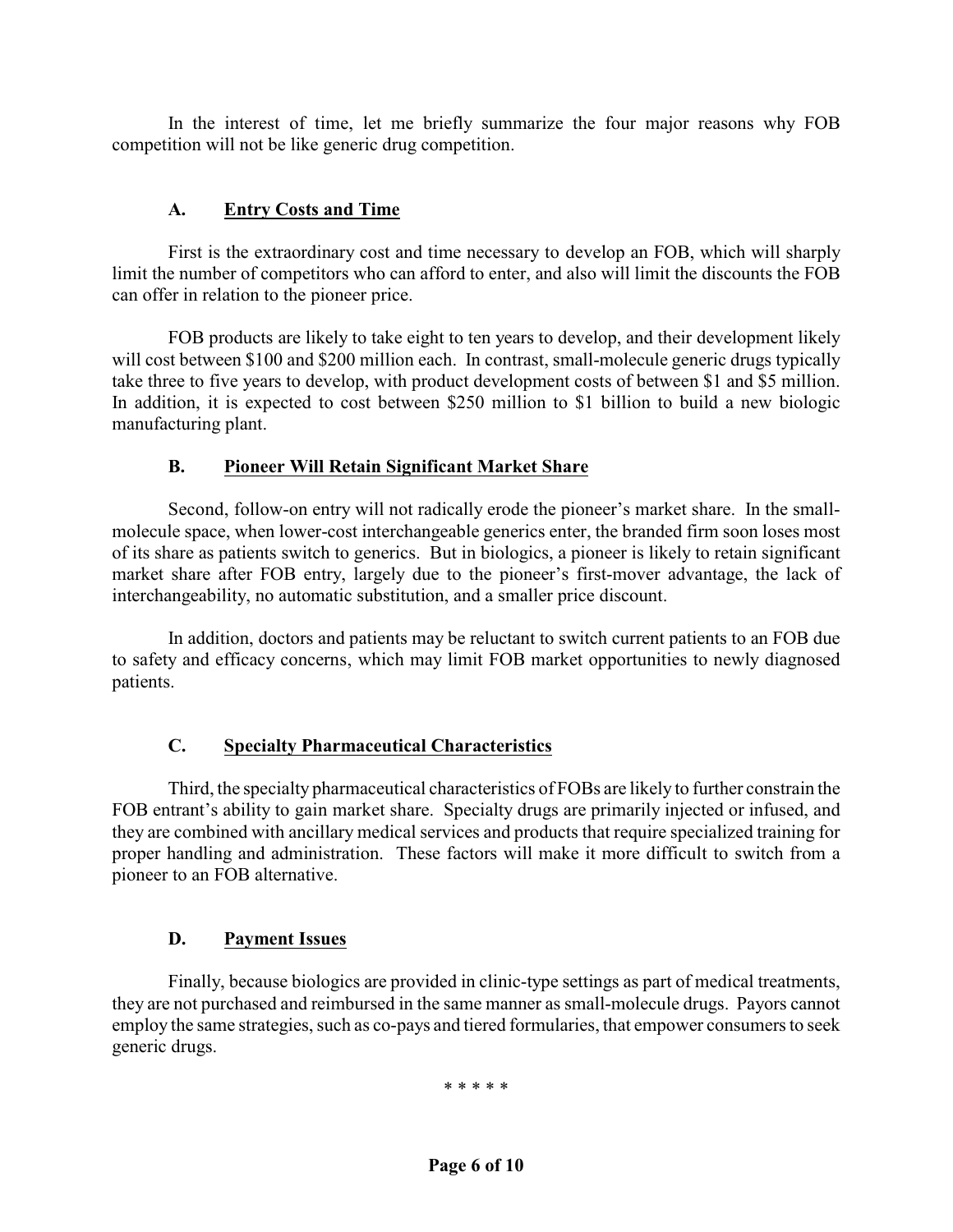As a result of all of these factors, the Commission's report predicts that FOB markets are likely to develop with the following characteristics.

- FOB entry is likely to occur only in biologic drug markets with more than \$250 million in annual sales.
- Only two or three FOB manufacturers are likely to attempt entry in competition with a particular pioneer drug product.
- These FOB entrants likely will not offer price discounts larger than 10 to 30 percent off the pioneer product's price. Although this discount is not as steep as with smallmolecule generic drugs, it does represent millions of dollars in consumer savings for these very expensive products.
- Pioneer manufacturers are expected to respond by offering competitive discounts to maintain their market share. This price competition likely will increase consumer access and further expand the market.
- Without automatic substitution, FOB market share acquisition will be slowed. Pioneer manufacturers likely will retain 70 to 90 percent of their market share. This means that a pioneer firm will continue to reap substantial profits for years, even after entry by an FOB.

FOB market dynamics will contrast sharply with the market dynamics of generic drug competition, where lower-cost generic entry plus automatic substitution lead to rapid erosion of the branded drug's market share. When the first generic drug enters the market, it generally offers a 25 percent discount off the branded drug's price. As additional generic firms enter – and often there are eight or more of them – the price discounts reach as high as 80 percent.

In sum, FOB competition is likely to look much more like branded competition than generic competition.

#### **VI. INCENTIVES THAT SUPPORT INNOVATION AND COMPETITION: PATENT PROTECTION PLUS MARKET-BASED PRICING**

Given these likely dynamics of FOB markets, the Commission next asked whether any additional incentives will be needed to encourage FOB competition and foster ongoing biologics innovation. The report concludes that existing incentives – the same ones that motivate branded biologics – are sufficient. These two incentives are patent protection and market-based pricing.

Through patent protection and the resulting exclusionary rights, biotech firms increase their expected profits from investments in R&D. Patents thus foster innovation that would not otherwise occur.

Market-based pricing allows firms to charge prices that reflect the value of the drugs to consumers. By pricing at market rates, firms can recoup their substantial investments in biologic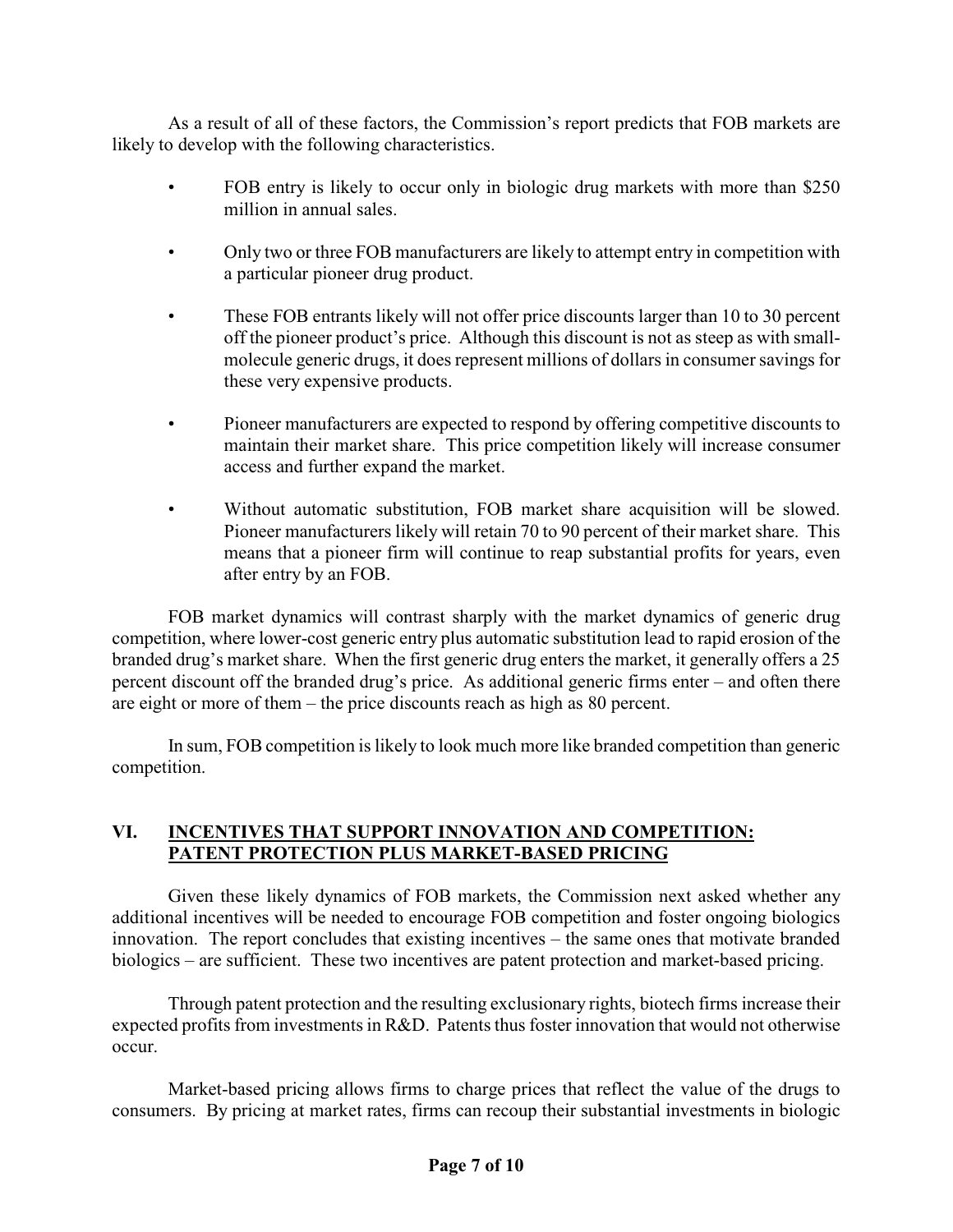drugs. Prices also enable firms to receive accurate market signals about the value of developing particular biologic drugs.

Currently, pioneer drug manufacturers race against other firms to bring products to market, in both pharmaceuticals and biologics. This competition benefits consumers by accelerating the pace of innovation, and also through eventual price competition. Given that FOB competition is likely to resemble competition by another brand, FOB competition is likely to promote the same consumer benefits, without the need for any additional incentives.

## **VII. IMPLICATIONS FOR FOB SYSTEM DESIGN**

These findings have several implications for the design of an abbreviated approval system for FOBs. In the interest of time, I will briefly summarize what I view as the three key implications. I strongly encourage you to review the report itself for many more details.

## **A. Pioneers Do Not Need Additional Incentives to Innovate**

First, pioneer manufacturers are unlikely to need additional incentives to continue to innovate in the face of FOB entry, beyond existing patent protection and market-based pricing.

It appears that pioneer biologics are capable of being covered by numerous and varied patents, including manufacturing and technology platform patents. There is no evidence that patents claiming a biologic drug product have been, or are likely to be, designed around more frequently than those claiming small-molecule products.

Market-based pricing – especially during the period of exclusivity granted by the patent system itself – provides strong incentives to innovate.

In light of these existing patent incentives, the Commission's report concludes that no additional period of branded exclusivity is needed to spur the development of new drug products, and that such exclusivity would actually be inefficient.

But an exception certainly could be made in situations where a drug molecule is in the public domain and therefore is not patentable. An exception also might be made in situations where market-based pricing provides insufficient incentives, such as in therapies for children or small patient populations.

## **B. Special Patent Resolution Procedures Are Unnecessary**

A second implication is that it is unnecessary to implement special procedures to resolve patent issues between pioneer and FOB drug manufacturers.

The Hatch-Waxman procedures to trigger an early start of patent litigation made sense in the generic drug context, where there was a concern that generics would not be able to pay post-entry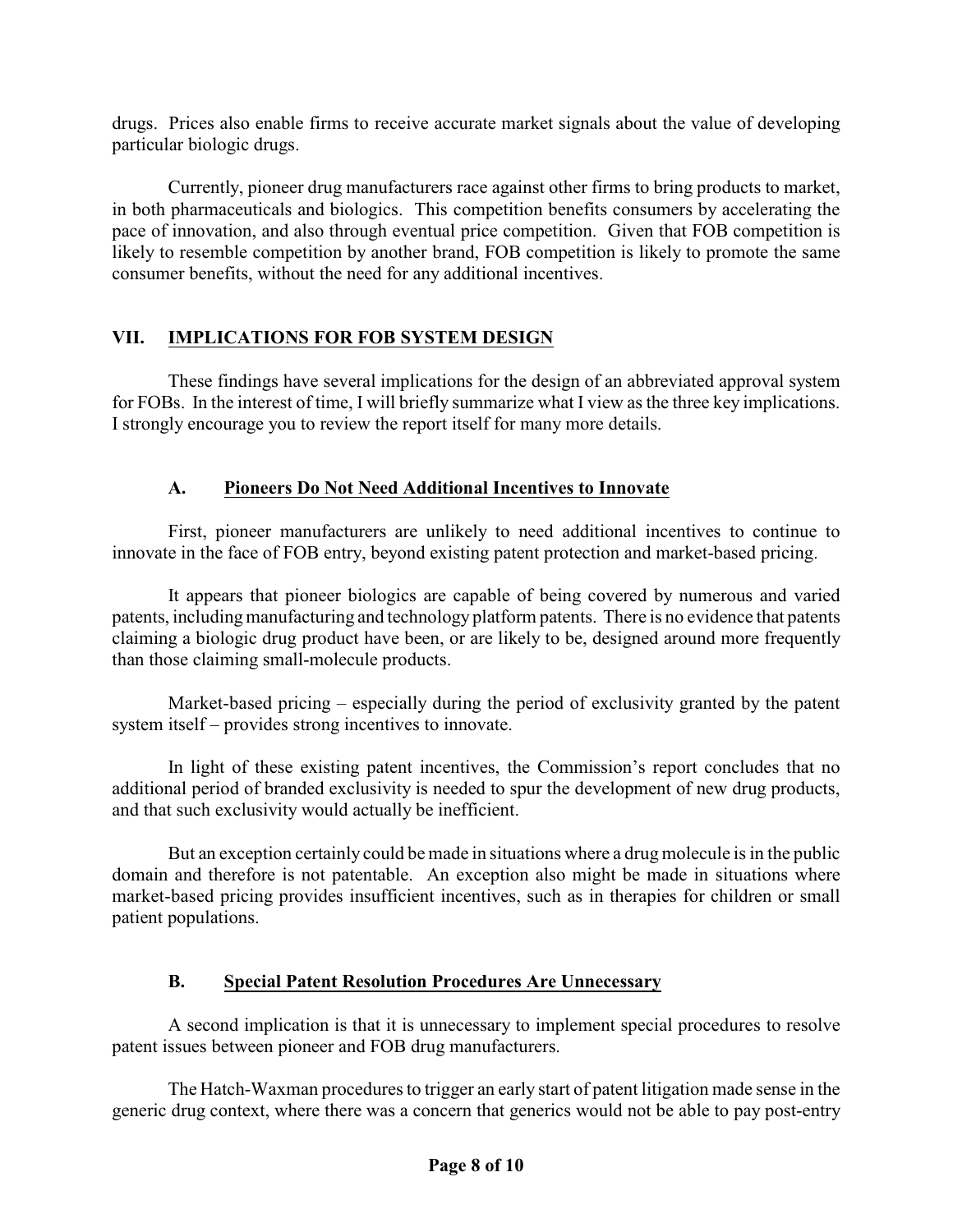patent infringement damages. But looking at the cost and complexity of bringing FOBs to market, it is likely that only well-funded firms will seek FOB entry, which will mitigate concerns about the enforceability of patent infringement judgments.

Special procedures are unlikely to succeed in raising and resolving all pertinent patent issues prior to FDA approval, especially given that pioneer biologics are covered by more and varied patents than small-molecule drugs. Special procedures also may create competitive problems – including, but not limited to, the "pay for delay" settlements we have seen in the Hatch-Waxman context.

#### **C. FOB Manufacturers Do Not Need Additional Incentives to Develop Interchangeable Products**

Third, FOB drug manufacturers are unlikely to need additional incentives to develop interchangeable FOB products, such as a marketing exclusivity period for the first FOB. A branded manufacturer does not receive any protection against market entry by another branded product. If FOB competition will closely resemble brand-to-brand competition, then the incentives provided by market-based pricing should be sufficient, and there is no reason to risk delaying the entry of subsequent FOBs that are ready for market.

## **VIII. A NOTE ABOUT THE NATURE MODEL**

Knowing that Drs. Grabowski and Brill will be speaking on the panel right after my remarks, I do want to say just a few words about Appendix A of the Report. This Appendix describes and critiques the model that Dr. Grabowski first put forth in his *Nature Reviews* article last June.<sup>9</sup> This model has been used as a basis to estimate the optimal length of a branded exclusivity period.

As you now realize, the report concludes that *no* branded exclusivity period is needed to promote competition and innovation, beyond the exclusivity already provided by the patent system. But given that current legislative proposals include exclusivity periods of varying lengths, the Commission felt it was necessary to identify some of the methodological and conceptual weaknesses of the model, which may lead to imprecise results.

I am not an economist, so I refer you to the Appendix itself for a detailed discussion and analysis. If you have questions, I know our staff would be happy to discuss them with you.

<sup>&</sup>lt;sup>9</sup>Henry Grabowski, *Follow-on Biologics: Data Exclusivity and the Balance Between Innovation and Competition,* 7 NATURE REVIEWS DRUG DISCOVERY 479 (June 2008). Subsequent calculations and adjustments to the Nature model include: Henry Grabowski *et al.*, *Updating Prior Analyses and Responding to Critiques,* DUKE UNIV. DEPT. ECON. WORKING PAPER, No. 2008-10 (Dec. 22, 2008); Matrix Global Advisors Comment (12/22/08); Alex Brill, *Proper Duration of Data Exclusivity for Generic Biologics: A Critique*, MATRIX GLOBAL ADVISORS, LLC, WHITE PAPER (2008).